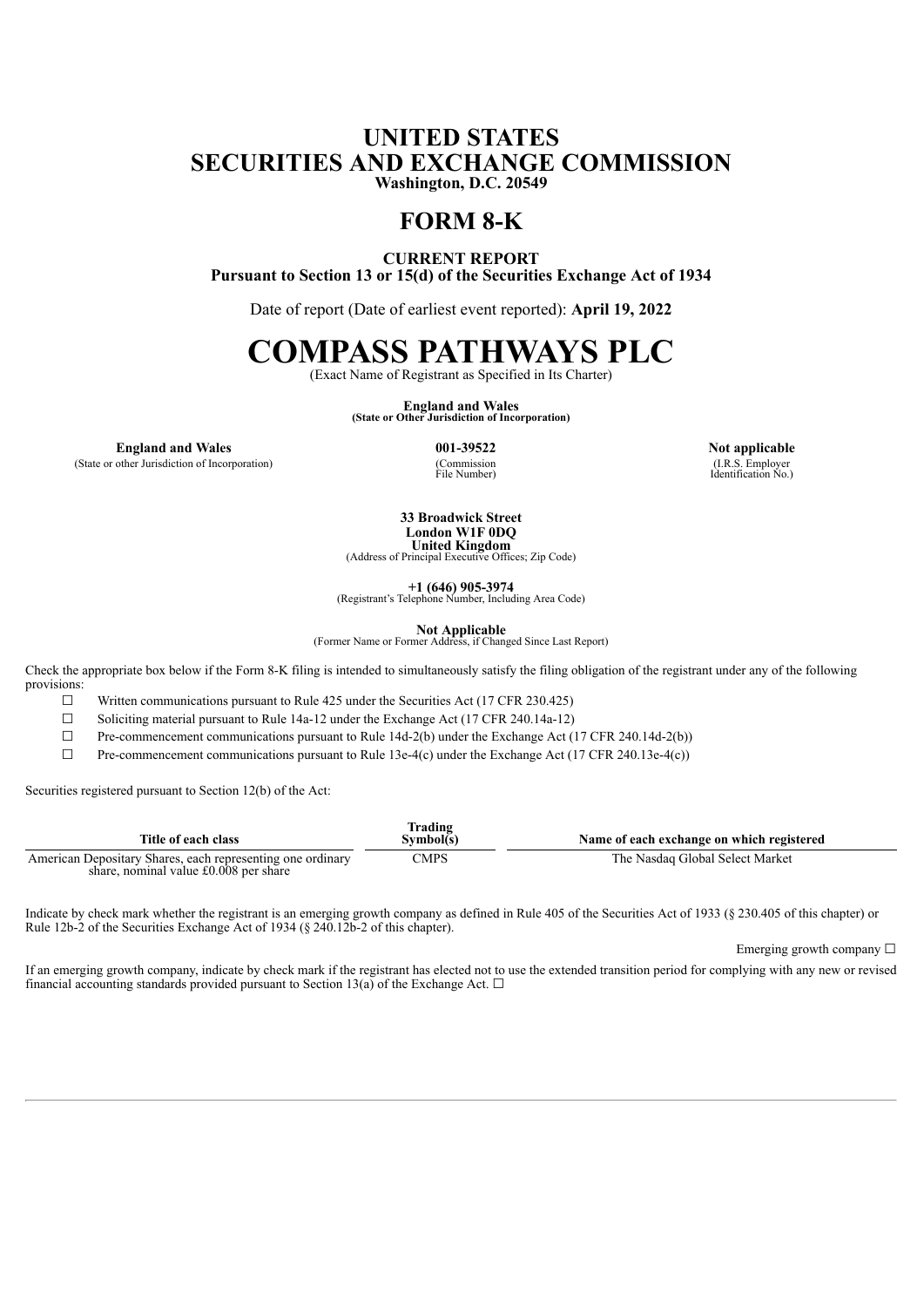## Item 5.02. Departure of Directors or Certain Officers; Election of Directors; Appointment of Certain Officers; Compensatory **Arrangements of Certain Officers.**

On April 19, 2022, Jason Camm notified COMPASS Pathways plc (the "Company") of his intent not to stand for re-election as a director of the Company at the Company's 2022 annual general meeting of shareholders due to be held on or around June 16, 2022 (the "Annual Meeting"). Mr. Camm is expected to continue to serve on the board of directors of the Company until the conclusion of the Annual Meeting, when his current term will expire. Mr. Camm currently serves as a member of the Compensation and Leadership Development and Nominating and Corporate Governance Committees and will retire from those committees upon the expiration of his term. Mr. Camm's decision not to stand for re-election was not the result of any disagreement with the Company on any matter relating to the operations, policies or practices of the Company.